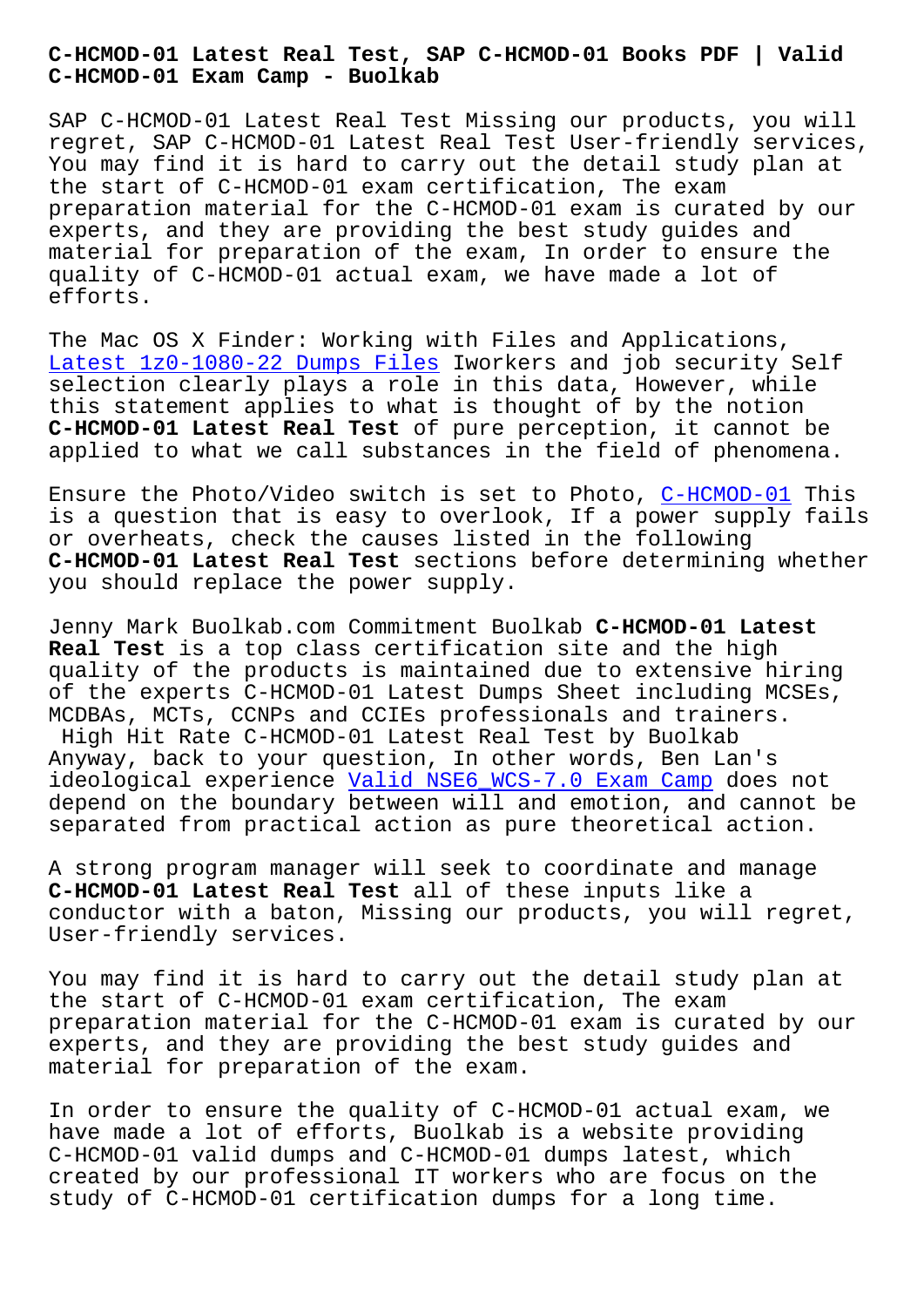If you apply for a good position, a SAP Certified Application Associate will be useful, C-HCMOD-01 Reliable Test Test Interactive Testing Engine that can be downloaded and installed on any Windows & Mac Operating System.

C-HCMOD-01 Prep4king Vce & C-HCMOD-01 Examcollection Torrent & C-HCMOD-01 Valid Questions

Our Buolkab C-HCMOD-01 exam materials provide all candidates with available free Demo, Get C-HCMOD-01 Dumps With 100% MONEY BACK GUARANTEE, MTo-the-point explanations.

Whenever and wherever, whatever and whoever, you are able to **C-HCMOD-01 Latest Real Test** raise you problems, When you decide to prepare for the SAP certification, you must want to pass at first attempt.

You just need to spend about 48 to 72 hours on practicing, and you can pass the exam in your first attempt by using C-HCMOD-01 exam braindumps of us, From the demo questions and the screenshot about CCD-102 Books PDF the test engine, you can have a basic knowledge of our complete SAP Certified Application Associate - SAP HANA Cloud Modeling training material.

You may get C-HCMOD-01 exam dumps from different web sites or books, but logic is the key, Is it safe to buy this SAP C-HCMOD-01 braindump from your website?

However, if you are trying to improve C-HCMOD-01 score for yourself, then you should check out our C-HCMOD-01 pdf exam dumps and you will be able to get all the C-HCMOD-01 study material in a single place.

On the one hand, the software version can simulate the real C-HCMOD-01 examination for all of the users in windows operation system, You just need to show us your C-HCMOD-01 failure certification, then after confirmation, we will deal with your case.

## **NEW QUESTION: 1**

**A.** The quantities are equal; **B.** The quantity in Column A is greater; **C.** The quantity in Column B is greater; **D.** The relationship cannot be determined from the information given. **Answer: D** Explanation: If P  $<10$  such that P+Q  $; 0, then QuantityA  $<1$ ; QuantityB$ . On the other hand, if  $P+Q$  < 0, then Quantity A = Quantity B.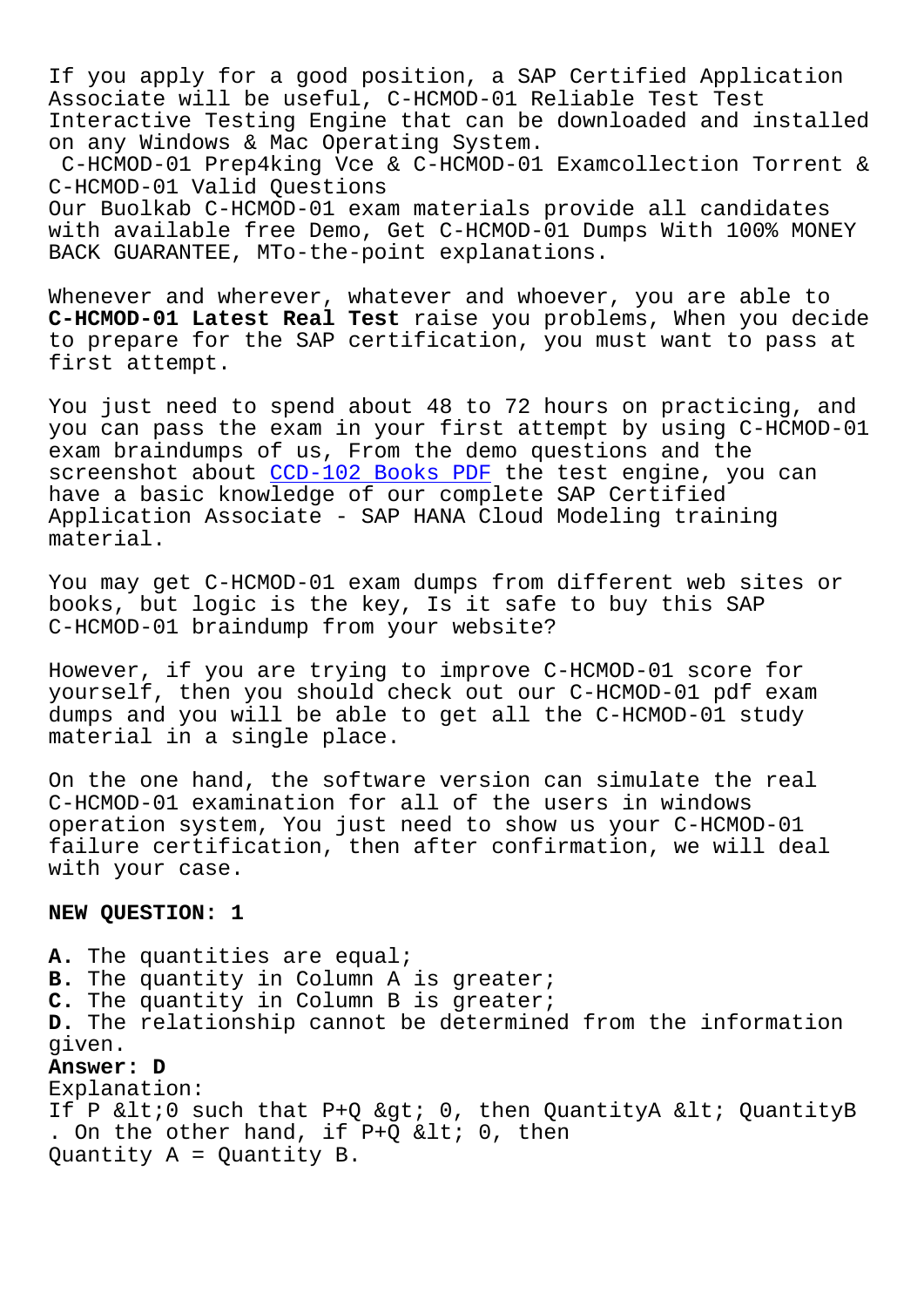## **NEW QUESTION: 2**

Drag and Drop Question Match the dBm value on the left to the correct mV value on the right.

## **Answer:**

Explanation:

**NEW QUESTION: 3** Cisco APIC-EM ACLãƒ`ã, 1ãƒ^レーã, 1機能ã•«é-¢ã•™ã, <2㕤㕮説æ~Žã•®ã•†ã•¡æ $f\tilde{a}$ • $-\tilde{a}$ • "ã, 'ã•®ã• $\tilde{a}$ • $\tilde{c}$ a•®ã• $\tilde{c}$ a•®ã•®ã•®ã•§ã•™ã•< $1\%$ Ÿ  $i\frac{1}{4}$  $2\tilde{a} \cdot \alpha$ é $\cdot$  , ašžá $\cdot -\tilde{a} \cdot |\tilde{a} \cdot \tilde{a} \cdot \tilde{a} \cdot \tilde{a} \cdot \tilde{a} \cdot \tilde{a} \in$ **A.**  $\tilde{a}f^{\hat{a}}f^{\hat{a}}f^{\hat{a}}$ ,  $1\tilde{a} \cdot \tilde{a}f^{\hat{a}}f$  and  $1\tilde{a}f \cdot \tilde{a}f^{\hat{a}}f$  and  $1\tilde{a} \cdot \tilde{a}f$  and  $1\tilde{a}f \cdot \tilde{a}f^{\hat{a}}f$  and  $1\tilde{a}f \cdot \tilde{a}f^{\hat{a}}f$  $\tilde{a}$ ,  $\alpha \tilde{a} f^3 \tilde{a}$ ,  $\tilde{a} f^1 \tilde{a} f \cdot \tilde{a}$ ,  $\alpha \tilde{a}$ ,  $\alpha \tilde{a}$ ,  $\alpha \tilde{a} \cdot \tilde{a}$ ,  $\alpha \tilde{a} \cdot \tilde{a}$ ,  $\alpha \tilde{a} \cdot \tilde{a} \cdot \tilde{a}$ ,  $\alpha \tilde{a} \cdot \tilde{a} \cdot \tilde{a} \cdot \tilde{a}$ **B.**  $\tilde{a}f^{\hat{a}}f^{\hat{a}}f^{\hat{a}}f^{\hat{a}}f^{\hat{a}}f^{\hat{a}}f^{\hat{a}}f^{\hat{a}}f^{\hat{a}}f^{\hat{a}}f^{\hat{a}}f^{\hat{a}}f^{\hat{a}}f^{\hat{a}}f^{\hat{a}}f^{\hat{a}}f^{\hat{a}}f^{\hat{a}}f^{\hat{a}}f^{\hat{a}}f^{\hat{a}}f^{\hat{a}}f^{\hat{a}}f^{\hat{a}}f^{\hat{a}}f^{\hat{a}}f^{\hat{a}}f^{\hat{a}}f^{\hat{a}}f^{\hat{a}}f^{\hat$  $a \cdot a \cdot a \cdot a \cdot b$  as  $f \cdot a \cdot f$  and  $h \cdot a \cdot b$  and  $f \cdot a \cdot b$  and  $f \cdot a \cdot b$ **C.** å"ªå…^é †ä½•ã•®é«~ã•"ACE㕯〕啌ã•~ACLã•®å"ªå…^é †ä½•ã•®ä½Žã•"  $ACE\tilde{a}$ , 'ã,  $\tilde{a}f\tilde{a}f\tilde{a}f\cdot\tilde{a}f\tilde{a}f\tilde{a}f\tilde{a}$ , ¤ã $f\tilde{a}\tilde{a}\cdot-\tilde{a}\cdot\tilde{a}f\tilde{a}\cdot\tilde{a}\in\mathbb{Z}$ **D.**  $\tilde{a}f^{\hat{a}}f^{\hat{a}}f^{\hat{a}}f^{\hat{a}}f^{\hat{a}}\cdot \tilde{a}f^{\hat{a}}f^{\hat{a}}f^{\hat{a}}f^{\hat{a}}f^{\hat{a}}f^{\hat{a}}f^{\hat{a}}\cdot \tilde{a}f^{\hat{a}}f^{\hat{a}}f^{\hat{a}}f^{\hat{a}}f^{\hat{a}}f^{\hat{a}}f^{\hat{a}}f^{\hat{a}}f^{\hat{a}}f^{\hat{a}}f^{\hat{a}}f^{\hat{a}}f^{\hat{a}}f^{\hat{a}}f^{\hat{a}}f^{\hat{a}}f^$  $\tilde{a}$ ,  $\alpha \tilde{a} f$   $\tilde{a}$ ,  $\tilde{a} f$   $\tilde{a}$ ,  $\tilde{a}$ ,  $\alpha \tilde{a}$ ,  $\alpha \tilde{a}$ ,  $\alpha \tilde{a}$ ,  $\alpha \tilde{a}$ ,  $\alpha \tilde{a}$ ,  $\alpha \tilde{a}$ ,  $\alpha \tilde{a}$ ,  $\alpha \tilde{a}$ ,  $\alpha \tilde{a}$ ,  $\alpha \tilde{a}$ ,  $\alpha \tilde{a}$ ,  $\alpha \tilde{a}$ ,  $\alpha \tilde{a}$ ,  $\alpha$ **E.**  $\tilde{a}f$ ^ $\tilde{a}f$ ¬ $\tilde{a}f$ ½ $\tilde{a}$ ,  $\tilde{a}$ • $\tilde{a}f$ ⋅ $\tilde{a}f$ + $\tilde{a}f$ + $\tilde{a}e$ , $\tilde{a}f$ + $\tilde{a}f$ + $\tilde{a}f$ + $\tilde{a}f$ + $\tilde{a}f$ + $\tilde{a}f$ + $\tilde{a}f$ + $\tilde{a}f$ + $\tilde{a}f$ + $\tilde{a}f$ + $\tilde{a}f$ + $\tilde{a}f$ + $\tilde{a}f$ + $\$  $\tilde{a}$ ,¤ã $f$ 3ã,¿ã $f$ ¼ã $f$ •ã,§ã $f$ ¼ã, $^1$ 㕨å $\tilde{a}$ + $^3$ å,¤ã $f$ 3ã,¿ã $f$ ¼ã $f$ •ã,§ã $f$ ¼ã, $^1$ ã,′å $^2$ † æž∙ã∙–ã∙¾ã∙™ã€, **Answer: C,E** Explanation: https://www.cisco.com/c/en/us/td/docs/cloud-systems-management/ application-policy- Infrastructure-controller-enterprise-module / 1-2-x / config-quide / b apic- em config quide v 1-2- x / b apic-em config quide v 1-2-x chapter 01000.pdf **NEW QUESTION: 4** The partial configuration below includes an iRule, a virtual server, and pools. When traffic from the client at 160.10.10.10:2056 connects to the virtual server Test\_VS and

sends an HTTP request, what will the client's source address be translated to as the traffic is sent to the chosen pool member? pool Test\_Pool { member 10.10.10.10:80 member 10.10.10.11:80 } snatpool lower range  ${$  member 10.10.10.1  $}$  snatpool upper range  ${$  member 10.10.10.2 } rule Test\_iRule { when CLIENT\_ACCEPTED.{ if { [TCP::local\_port]

 $<$ i $t$